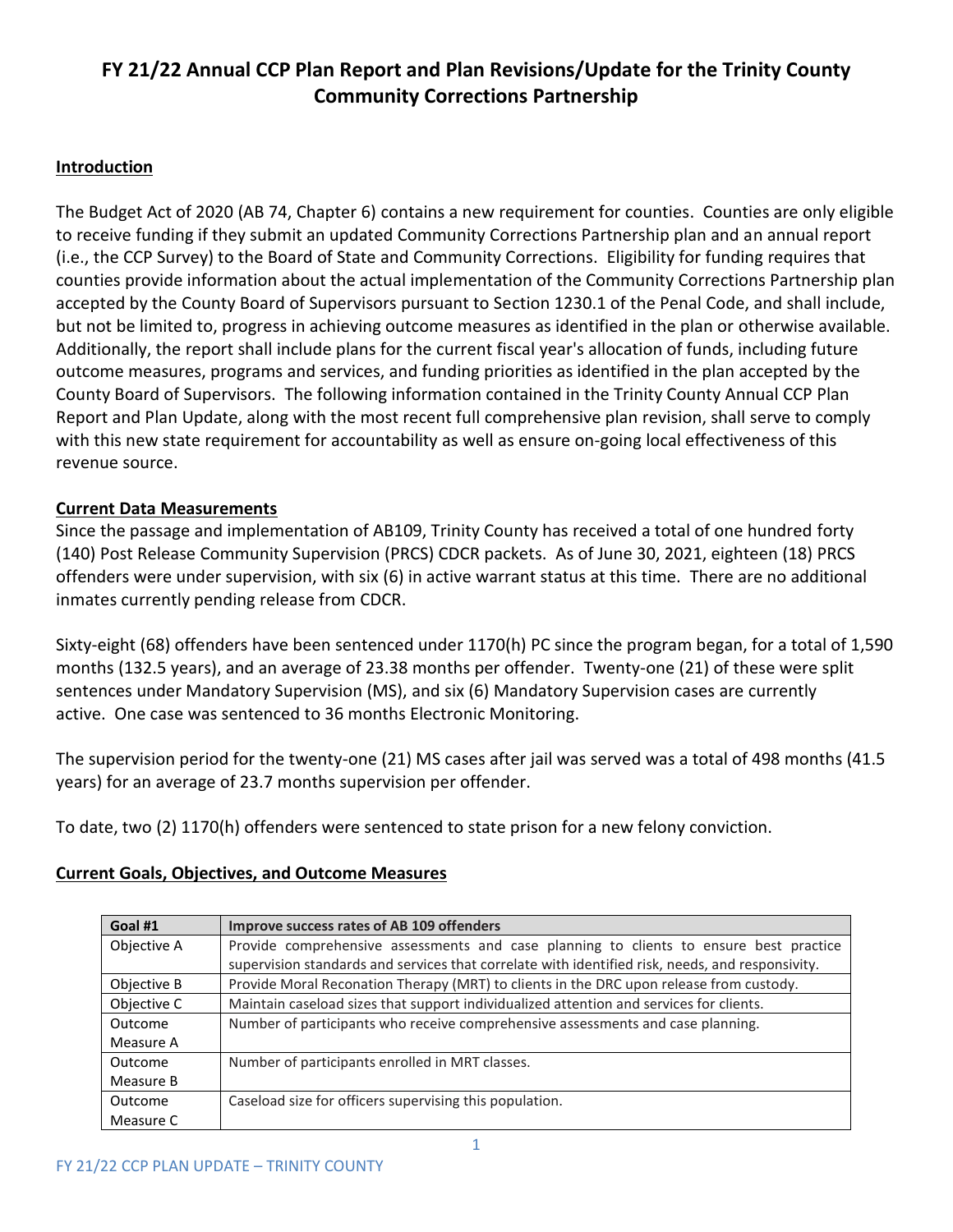| Goal #2     | Increase efficiency and effectiveness in client programming and services by utilizing a<br>collaborative multi-disciplinary reentry program with services that are evidence-based. |
|-------------|------------------------------------------------------------------------------------------------------------------------------------------------------------------------------------|
| Objective A | Prioritize early engagement with our clients when possible.                                                                                                                        |
| Objective B | Provide comprehensive case planning (shared goals and objectives) between the reentry                                                                                              |
|             | team partnering agencies.                                                                                                                                                          |
| Objective C | Provide opportunities for employment training, placement, and related services to program<br>participants.                                                                         |
| Objective D | Implement service dosage relative to the stage of re-entry, and utilize creative incentives                                                                                        |
|             | and rewards interrelated with the re-entry stage and participant performance to achieve case                                                                                       |
|             | plan goals.                                                                                                                                                                        |
| Outcome     | Number of coordinated pre-release team meetings and participant transports from correctional                                                                                       |
| Measure A   | facilities.                                                                                                                                                                        |
| Outcome     | Team monthly Case Presentation Form that identifies commonly shared participant goals and                                                                                          |
| Measure B   | objectives.                                                                                                                                                                        |
| Outcome     | Number of participants that receive services related to employment training and placement.                                                                                         |
| Measure C   |                                                                                                                                                                                    |

| Goal #3     | <b>Improve Transitional Housing Program</b>                                                      |
|-------------|--------------------------------------------------------------------------------------------------|
| Objective A | Ensure an adequate stock of available transitional housing options in Trinity County for persons |
|             | transitioning back to the community that lack housing.                                           |
| Objective B | Provide housing-related case management services to homeless post-incarcerated participants.     |
| Outcome     | Number of physical structures and beds available for PRCS individuals.                           |
| Measure A   |                                                                                                  |
| Outcome     | Number of motel vouchers provided to program participants.                                       |
| Measure B   |                                                                                                  |
| Outcome     | Number of participants denied transitional housing due to inadequate supply.                     |
| Measure C   |                                                                                                  |

## **Progress In Achieving Outcome Measures**

The Covid-19 pandemic continues to have significant impacts on progress toward the FY 20/21 CCP plan goals and objectives. The prior goals and objectives will continue into the next year to increase the success in these areas.

#### **Plans for the Current Fiscal Year's Allocation of Funds**

Due to dire warnings regarding the budget re: Covid-19, we originally programmed a 13% reduction in the budget and were anticipating using reserves to cover some portion of that budget. Our allocation was not severely impacted and we received an additional unanticipated \$44,502.93 in Covid-19 funding for the year, which allowed us to not reduce the budget and not dip in to the reserves.

• Trinity County will continue to fund the supervision and case management services to this population, incorporate more direct services to the population through the probation department as well as provide support to a non-government organization (NGO) that provides supportive housing.

#### **Future Outcome Measures, Programs and Services**

A new Chief from outside the department has been appointed to the Trinity County Probation Department in the past six months. A differing perspective may impact future outcome measures, programs and services during the fiscal year. The determined outcome measures, programs and service goals of the last reporting period appear to remain appropriate in the next year.